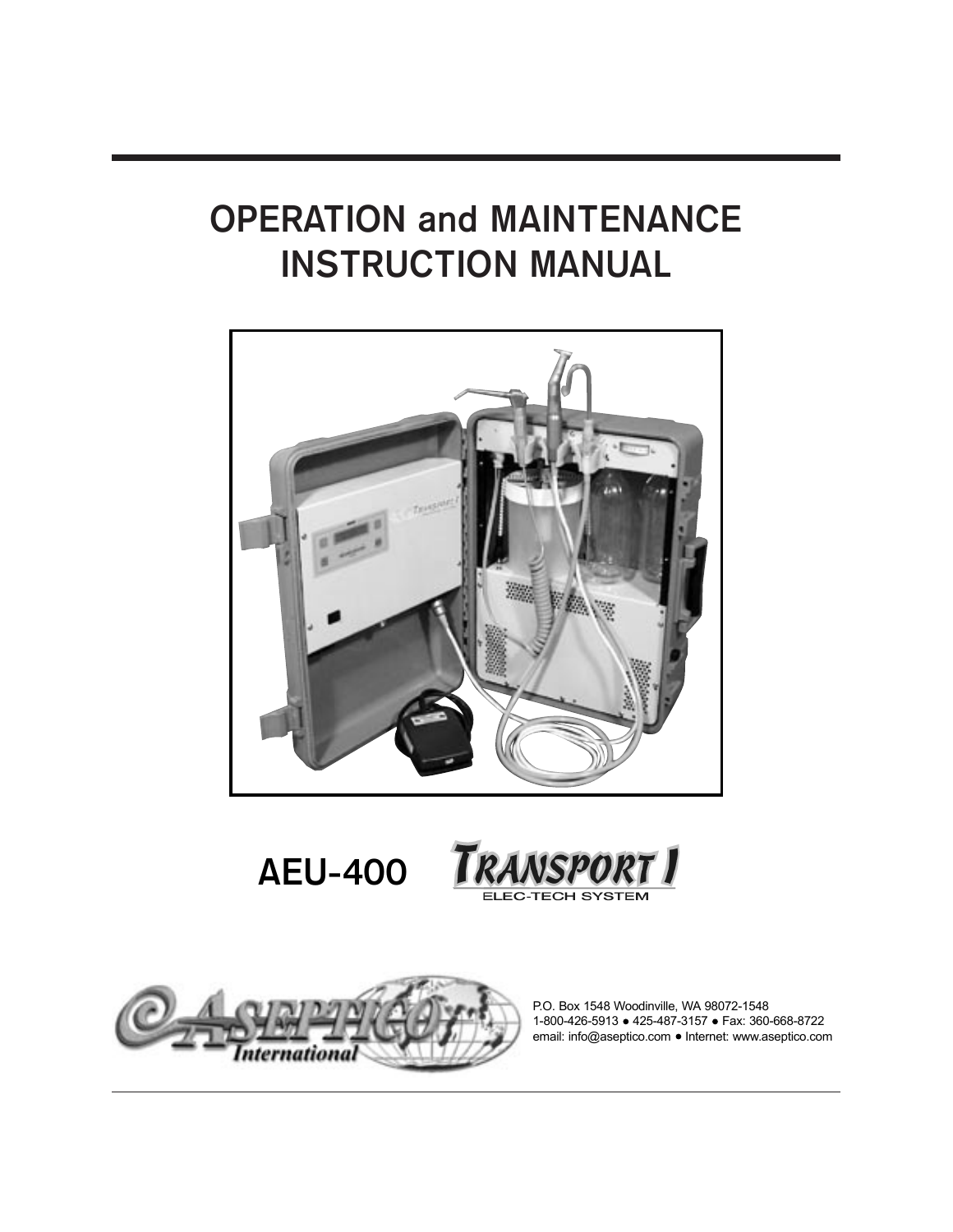Your new Aseptico Transport I Portable Dental System is one of the finest units available to the dental profession. The system features a high torque brushless motor with digital R.P.M. Readout, 3-way syringe, saliva ejector vacuum, self contained water system, and an onboard compressor and vacuum pump.

Congratulations!

This system is engineered to provide many years of reliable service. Please read the instructions provided in this manual to receive the best and longest service from your Aseptico equipment.

Separate manuals may be provided to cover the operation and maintenance of handpieces or other accessories for your unit.

## INTRODUCTION AEU-400 Transport I Manual

# PACKAGE CONTENTS

- Electric Control Case/Console
- Remote Power Cord
- Autoclavable Brushless Micro Motor
- **3-Way Air/Water Syringe**
- Saliva Ejector Vacuum Hoses  $\blacksquare$
- Foot Control
- Water Supply Bottle
- Handpiece (Purchased seperately)

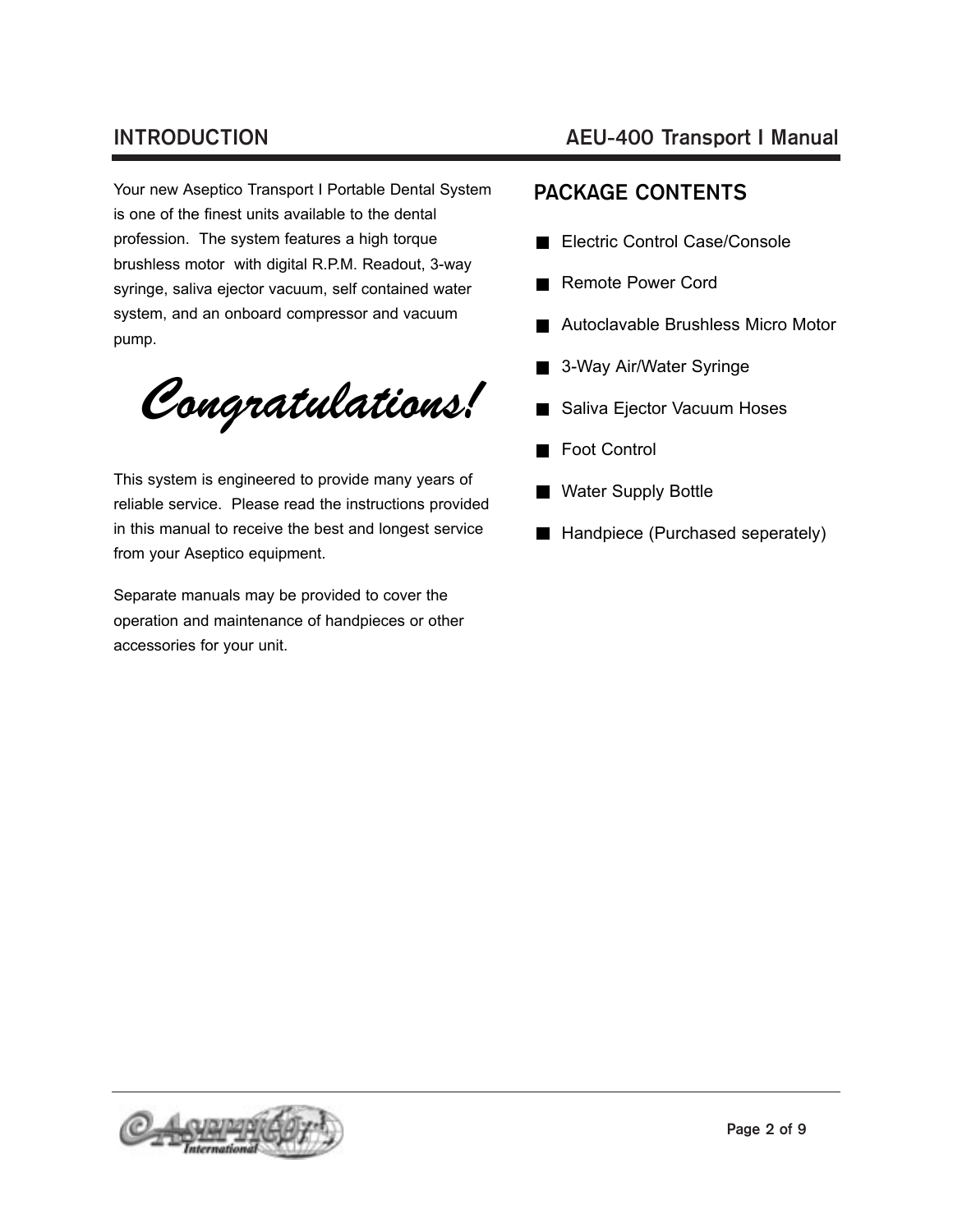- 1. Unpack the console and check that voltage is proper. Use 110v for 110-120v 60Hz voltages, and the 220v for 220-250v 50Hz voltages. For alternative voltages (220V- 250V), confirm that the type of plug cap is correct for the country of usage and carries the proper certification markings. Correct cord is shipped with the console.
- 2. Attach the remote power cord to the lower front of the console and plug into a grounded electrical receptacle.
- 3. Connect the motor to the motor receptacle on the lower front panel of the console.
- 4. Attach the appropriate "E-Type" handpiece to the motor.
- 6. Attach the supplied foot control to the connector on the front of the unit marked "Foot Switch".
- 7. Detach the 3-way syringe from the travel clip and place it in the holder on the front of the unit.
- 9. Fill the clear water supply bottle with clean water and screw onto unit where marked "Reservoir Connect".
- 10. Place the waste tank in the unit. Connect the low volume vacuum (Saliva Ejector), filter drain, and filtered vacuum pump intake hoses to the quick disconnect fittings on the lid of the vacuum waste container. Secure tank by running bungee cord from hooks on bottom panel over waste tank lid.



# SETTING UP THE UNIT SETTING AEU-400 Transport I Manual

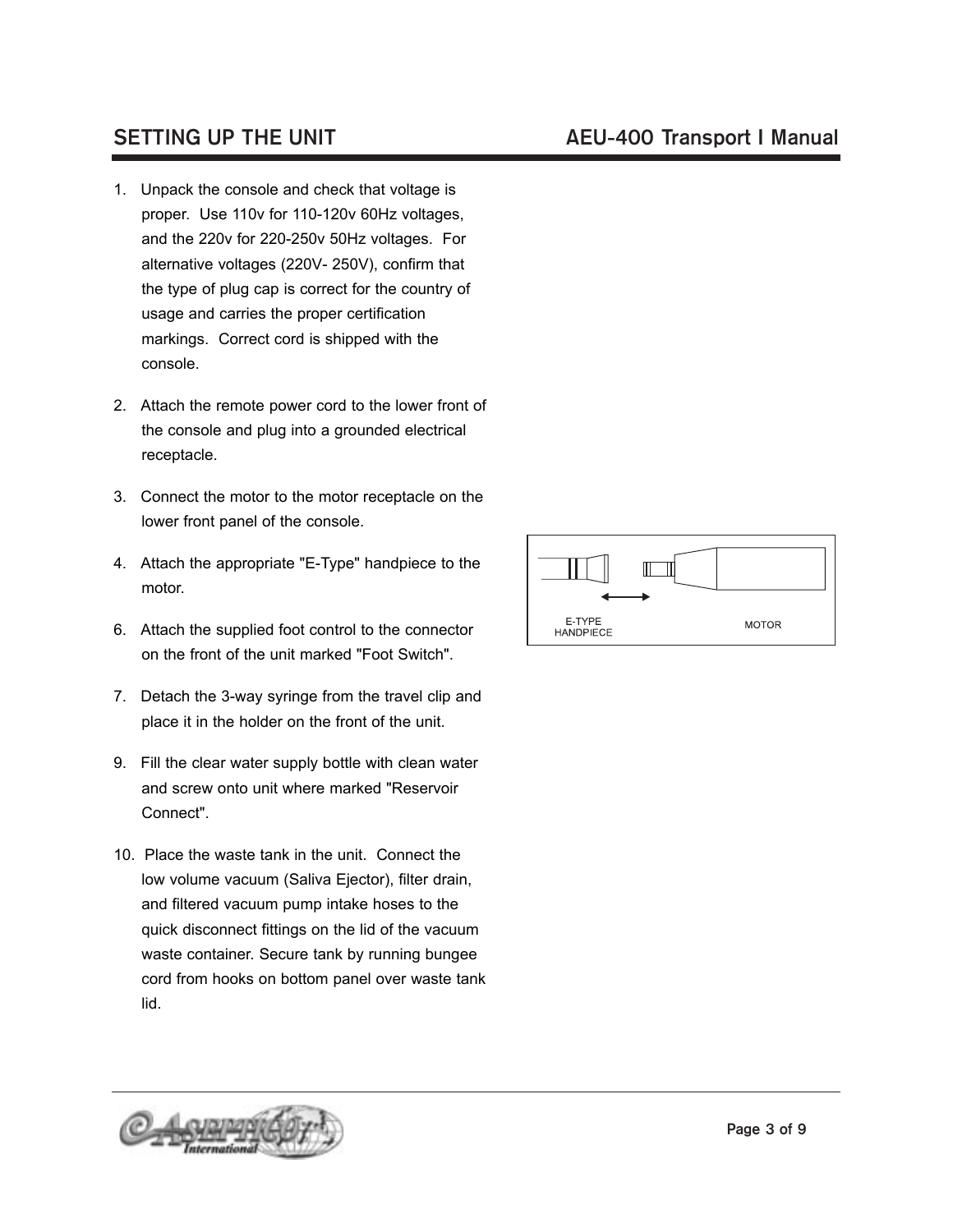- 1. **Power Switch** Controls power on/off to system. When turned on, console should light up.
- 2. **RPM** Controls speed of motor and handpiece. Push the up arrow to increase speed and the down arrow to decrease speed. A visual display shows actual RPM. Ratio selector must match exactly the ratio of the handpiece being used for complete accuracy. All settings are held in memory even after unit is turned off.
- 3. **Foward/Reverse** Determines the rotation of the motor and handpiece. A red L.E.D. light and audible beeper indicate the reverse rotation.
- 4. **Ratio Selector** Calibrates the RPM display to read accurately for up to four different handpiece ratios. Push the ratio up/down arrow until the indicator lights which matches the handpiece ratio you are using. Different handpiece ratios are required to obtain high torque, low speeds used in surgery. The speed ranges with a 30K motor are shown at right.
- 5. **Three-way Air/Water Syringe** The AEU-425 unit features a three-way air/water syringe with quick change autoclavable tips.

*Changing the Tip*- Pull the used tip straight out of the chrome hub nut. Insert the new tip, and push it in as far as it will go.

*Syringe Tip Sterilization*- Before sterilization, syringe tips should be thoroughly cleaned with a surgical soap. The tips should always be sterilized before use by means of steam autoclave, chemical vapor, dry heat, or ethylene oxide gas processes.

# OPERATION FUNCTIONS AEU-400 Transport I Manual

## SPEED RANGES

| l 4:1 | 20,000 - 120,000 RPM |     |
|-------|----------------------|-----|
| l 1:1 | $4,000 - 30,000$     | RPM |
| 1:4   | 1,000 - 7,500        | RPM |
| 1:16  | $300 - 1,800$        | RPM |



## *IMPORTANT*

When changing the autoclavable syringe tip, be sure that the replacement tip is pushed *ALL THE WAY* into the syringe. Make it easy to insert a new tip by slightly lubricating with a silicone or handpiece lubricant.

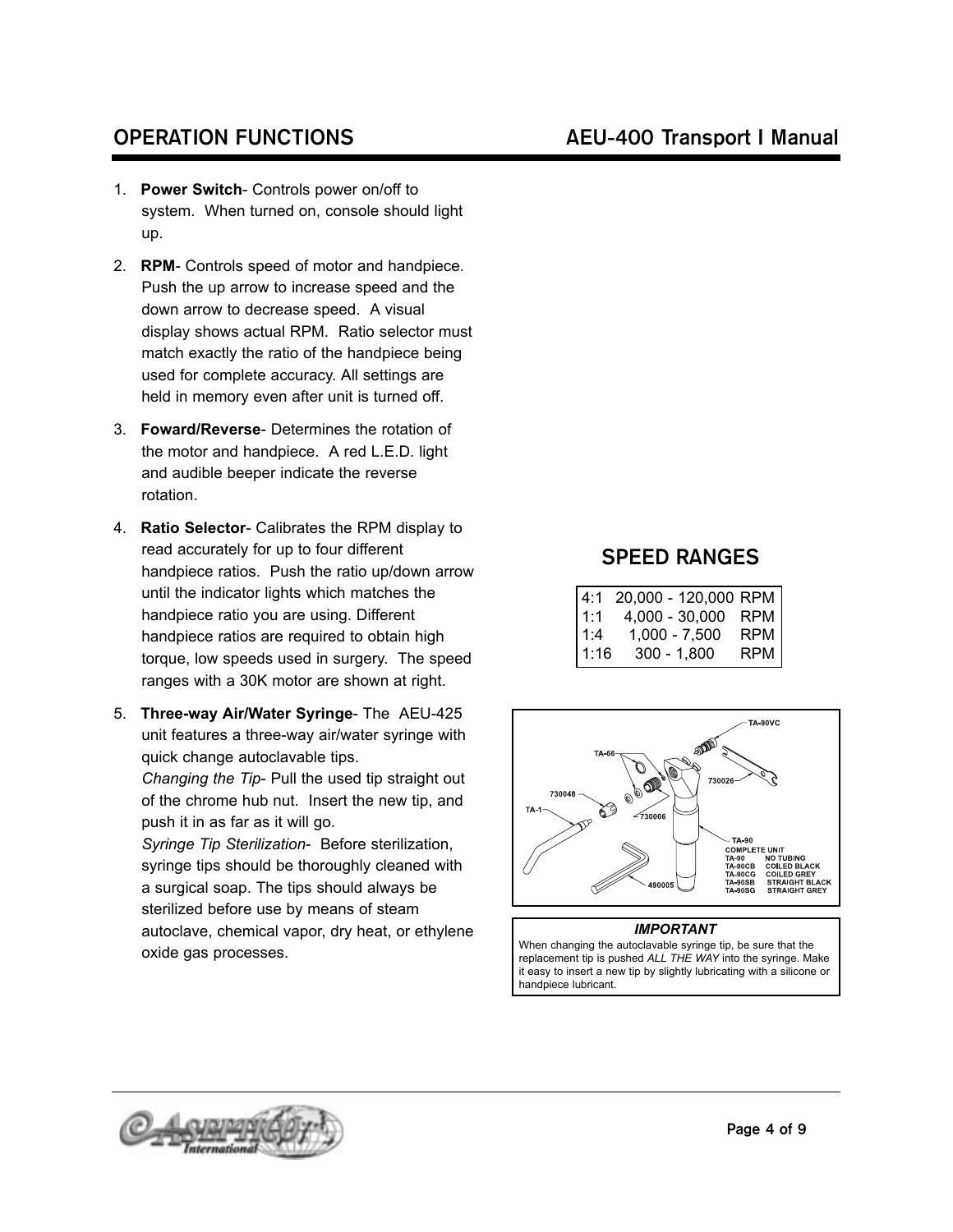- 6. **Foot Switch** The foot switch provides on/off operation to the electric motor and water to the handpiece.
- 7. **Water Supply Tank** The Aseptico AEU-400 incorporates a self contained pressurized water system. This consists of a 16oz. clear tank dispensing water through the 3-way syringe. The water tank attaches to the threaded reservoir connector, located below the pressure gauge in the AEU-400 case. Before removing the tank for refilling, it must be depressurized. Turn the Water Supply On/Off toggle off allowing pressure to release before unscrewing the water supply bottle. To fill the tank, release pressure, then unscrew bottle and fill with water. With gasket in place, screw bottle onto reservoir connector.
- 8. **Saliva Ejector Vacuum** The AEU-400 Transport I is equipped with a low volume vacuum hose with automatic shut-off holder. Waste collects in the 1000ml plastic waste container. Lift the vacuum valve from its holder for operation. The vacuum pump will start and waste from the vacuum system will collect in the waste container. When the waste container is ¾ full it should be emptied. After each use the vacuum system should be cleaned by running clean water or a vacuum system cleanser through the evacuator hose and thoroughly cleaning the waste bottle. The vacuum lever valves snap apart at the swivel connector and may be autoclaved.

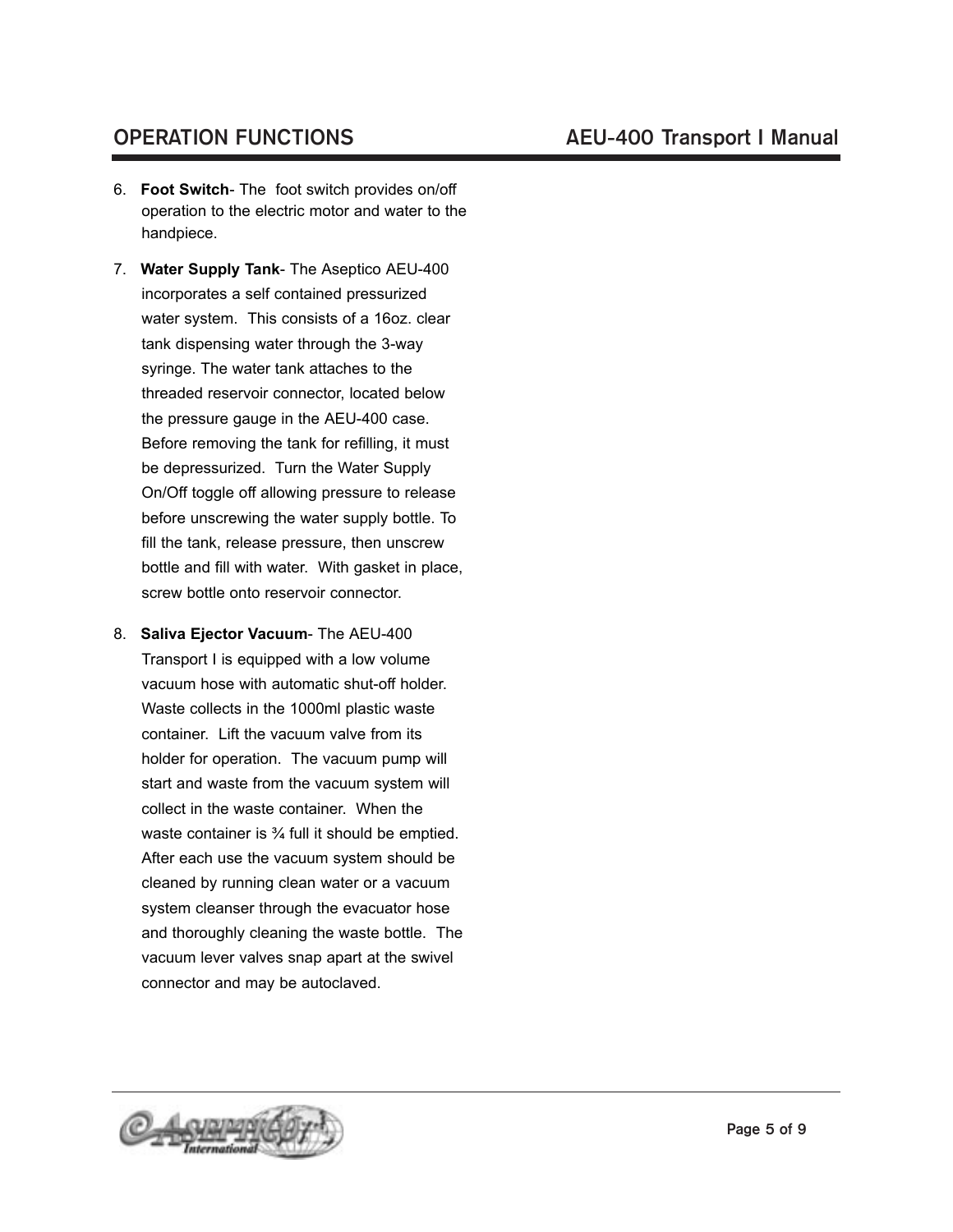After the unit has been set up and you have made yourself familiar with the operation functions, you are ready for operation as follows:

- 1. Turn the power switch on the front of the console to the 'ON' position. The front panel display will light and the unit will pressurize.
- 2. Attach a sterile handpiece to the motor and set the Ratio Selector to match the gear ratio of the handpiece being used (i.e. 1:1 for a 1:1 handpiece, or 1:4 for a 1:4 handpiece).

# OPERATION AEU-400 Transport I Manual

3. Adjust the up/down arrows on the RPM display to the desired operating speed on the RPM readout.

NOTE: The RPM display indicates true bur speed when the Ratio Selector is in the appropriate position. Make sure the Ratio Selector matches the handpiece ratio for display accuracy.



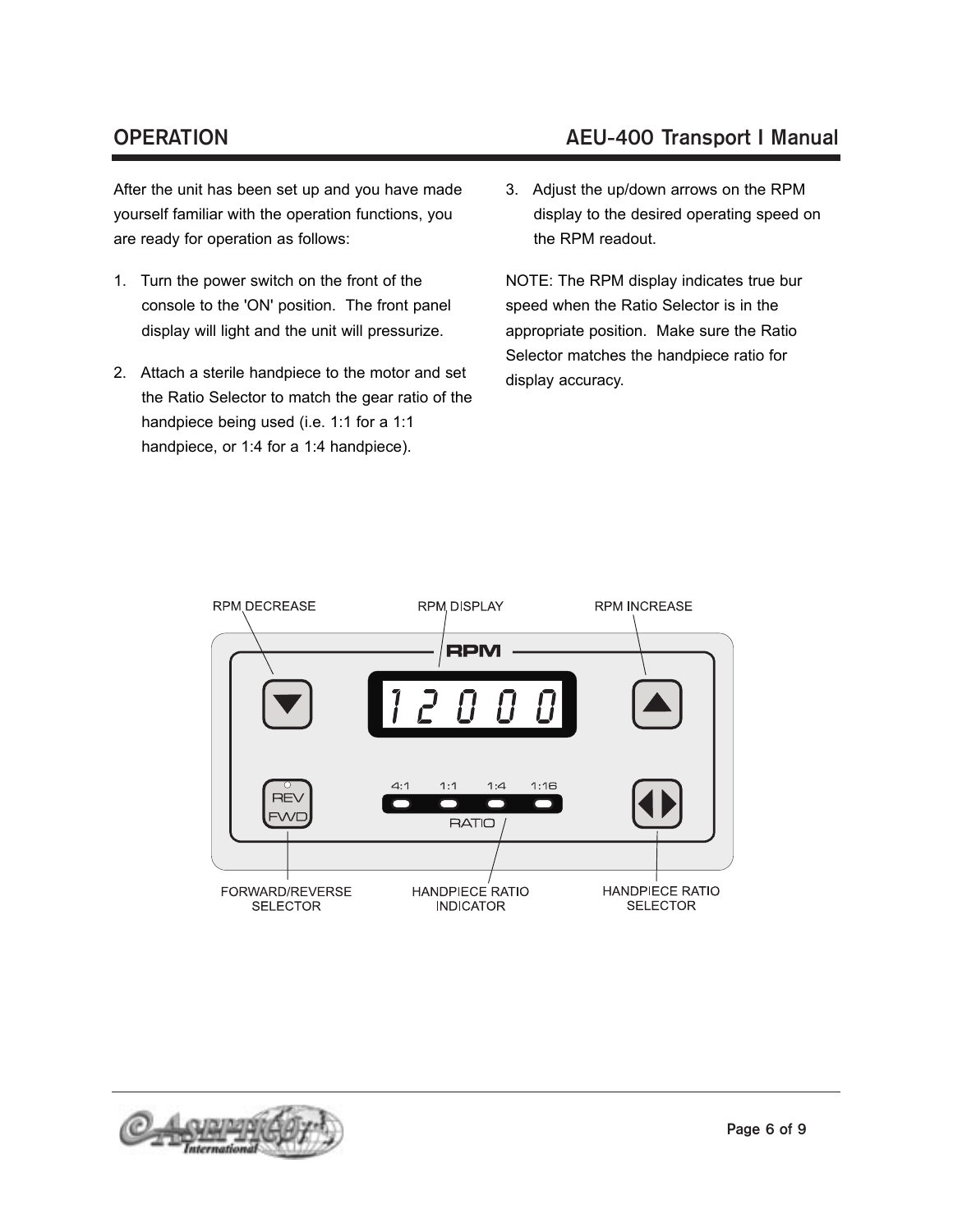# STERILIZATION & MAINTENANCE AEU-400 Transport I Manual

**HANDPIECES**- Thorough cleaning and lubrication of handpieces after each use and before sterilization is very important to ensure proper operation and service life of the handpiece. Follow the instructions provided with the handpiece purchased for complete maintenance instructions.

**MOTORS**- The entire motor assembly supplied with your unit may be sterilized by autoclave, chemclave, or ethylene oxide gas processes. Follow the sterilizer manufacturer's recommended procedure.

Before autoclaving the motor and cord assembly the 'E' type coupling on the motor must be plugged. A plug with sealing o-ring is supplied with the motor. Remove the handpiece from the motor and install plug as shown at right.



WARNING

- *DO NOT* attempt to disassemble the motor or motor connector.
- *DO NOT* oil or lubricate the motor.
- *DO NOT* attach a handpiece to the motor while the motor is running.
- *DO NOT* bend motor cord sharply.

Failure to comply with any of the above instructions may void your warranty.



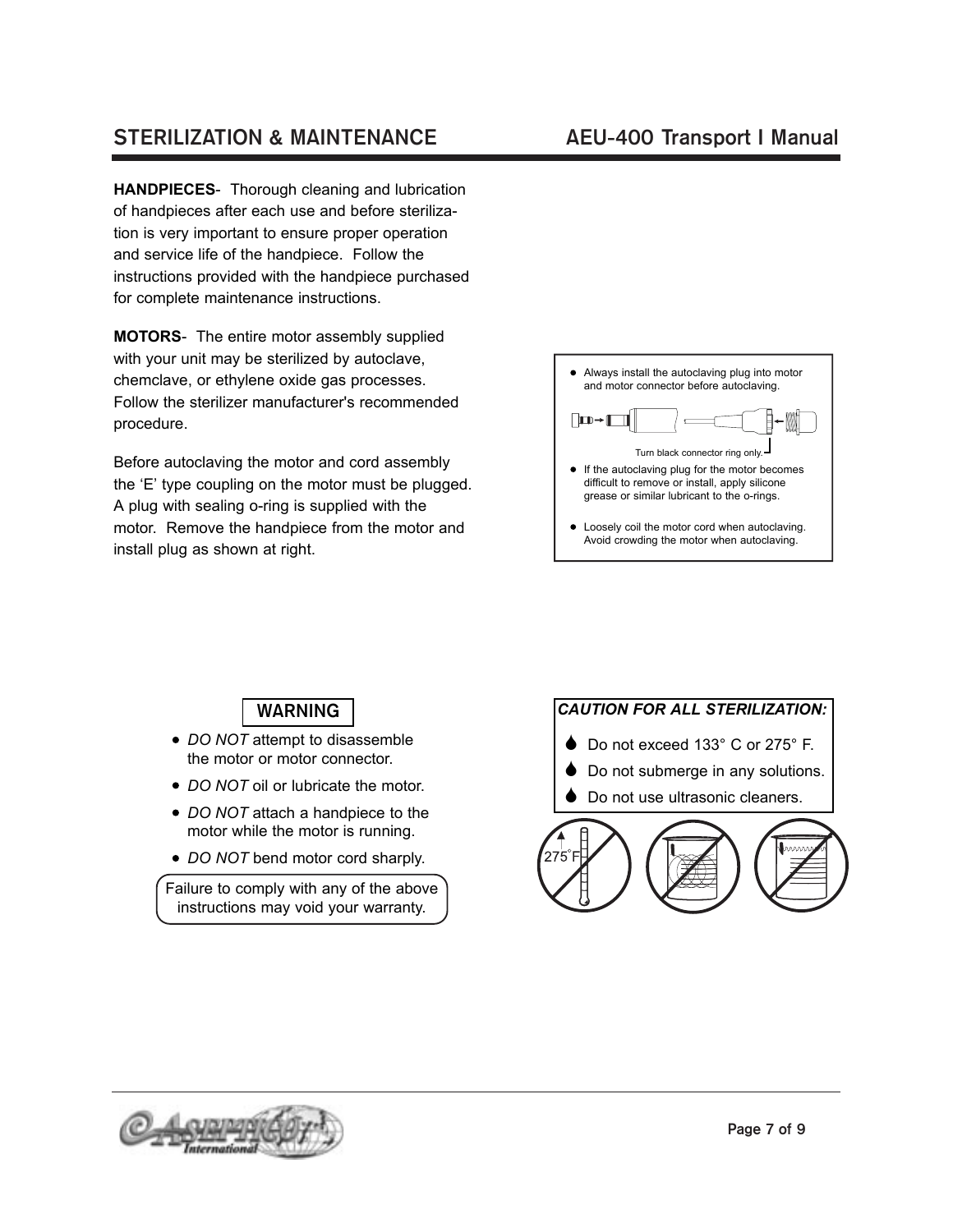# TROUBLESHOOTING AEU-400 Transport I Manual

| Problem                                                        | Correction                                                                                                                                                                                                                   |  |
|----------------------------------------------------------------|------------------------------------------------------------------------------------------------------------------------------------------------------------------------------------------------------------------------------|--|
| Console does not light when turned on.                         | Check console to power connection.<br>Check that voltage selector is set for the<br>proper voltage.<br>Check fuse. If blown, replace with 1A/250V<br>slo-blo fuse for 110 volts, & 0.5 A/250V slo-blo<br>fuse for 220 volts. |  |
| Console lights when turned on, but handpiece<br>does not turn. | Check motor plug connection.<br>Check foot switch connection.<br>Depress foot switch.<br>Increase RPM.<br>Check that a bur is properly seated in the<br>handpiece and the collet is closed.                                  |  |
| Improper display.                                              | Turn power switch off, wait 5 seconds, then<br>turn back on to reset.                                                                                                                                                        |  |